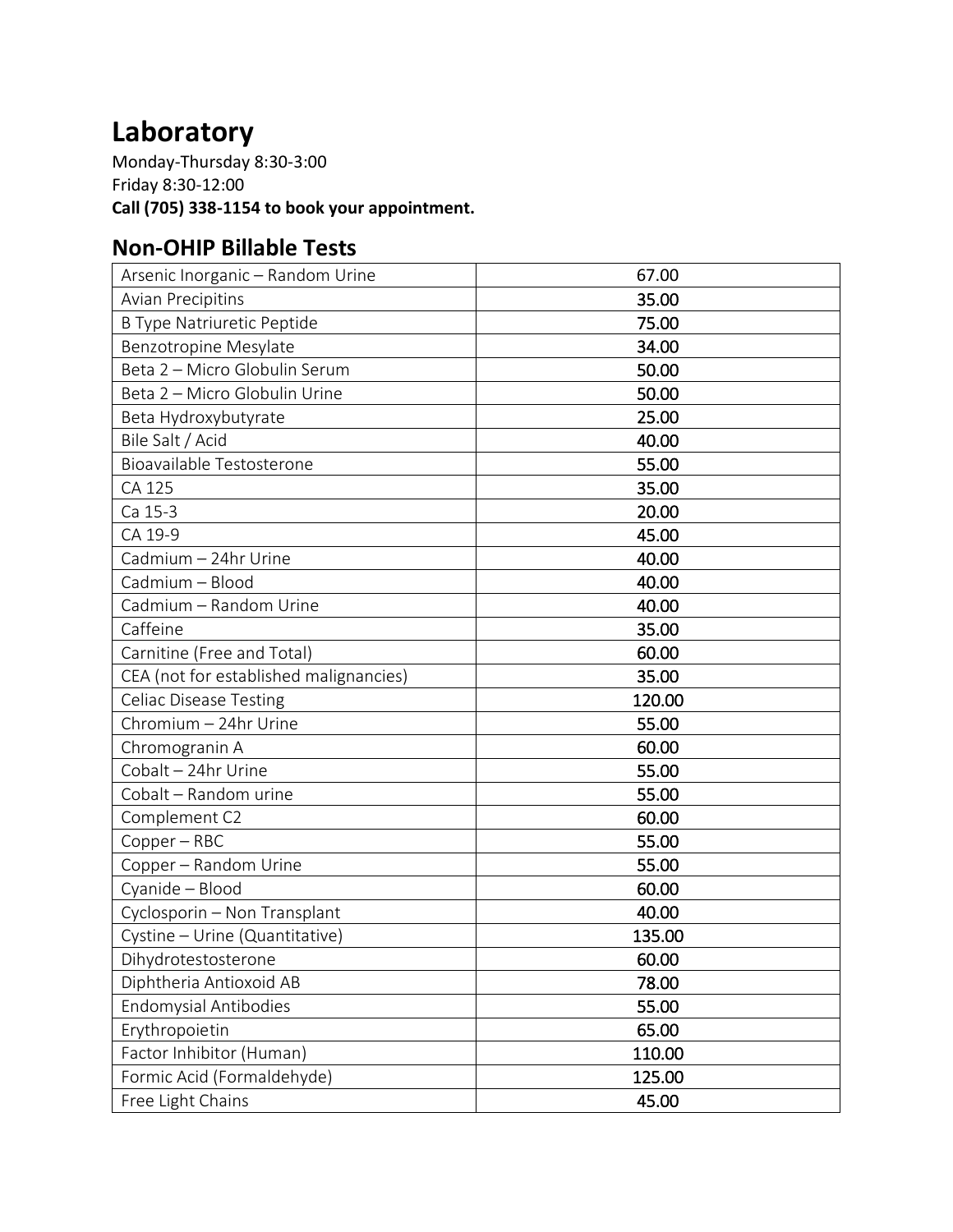| Fructosamine                                | 25.00                |
|---------------------------------------------|----------------------|
| Gabpentin (Neurontin)                       | 35.00                |
| Gliadin Antibodies                          | 90.00                |
| Glomerular Basement Membrane Antibody       | 35.00                |
| Haloperiol                                  | 45.00                |
| Acetylcholine Receptor Antibody             | 130.00               |
| Activated Protein C Resistant (APCR)        | 35.00                |
| Acylcarnitine                               | 70.00                |
| Allergens                                   | 23.00 and 21.00 each |
| Allergens- Peanut Component Panel (includes | 200.00               |
| all 5 peanut components)                    |                      |
| Allergens- Peanut Components                | 49.00 and 38.00 each |
| Peanut rAra h1, Peanut rAra h2, Peanut rAra | 49.00 and 38.00 each |
| h3, Peanut rAra h8. Peanut rAra h9, Alpha 2 |                      |
| Plasmin Inhibitor                           |                      |
| Aluminum - 24hr Urine                       | 55.00                |
| Aluminum - Plasma                           | 40.00                |
| Aluminum - Random urine                     | 55.00                |
| Amylase Isoenzyme                           | 35.00                |
| p-ANCA c-ANCA (Anti-neutrophil cytoplasmic  | 65.00                |
| AB)                                         |                      |
| Angiotensin Converting Enzyme (ACE)         | 35.00                |
| Anti-Cardiolipin Antibody                   | 55.00                |
| Anti-CCP                                    | 50.00                |
| Anti-Diuretic Hormone (ADH) (Vasopressin)   | 75.00                |
| Anti-Ganglioside (GMI)                      | 25.00                |
| Anti-GMB (Glomerular Basement Membrane)     | 35.00                |
| Antimony - 24hr Urine                       | 60.00                |
| Antimony - Random urine                     | 60.00                |
| Anti-Phospholipid AB Studies                | 55.00                |
| Apolipoprotein A1                           | 35.00                |
| Apolipoprotein B                            | 35.00                |
| Apolipoprotein E Quantitation               | 53.00                |
| Arsenic Total - Random urine                | 67.00                |
| Arsenic Total - 24hr Urine                  | 67.00                |
| Arsenic - Total Blood                       | 67.00                |
| Arsenic Inorganic - 24h urine               | 67.00                |
| Arsenic - Total Blood                       | 67.00                |
| Arsenic Inorganic - 24h urine               | 67.00                |
| Heart Muscle Antibody                       | 45.00                |
| Heparin Induced Thombocytopenia             | 300.00               |
| Histone Antibody                            | 30.00                |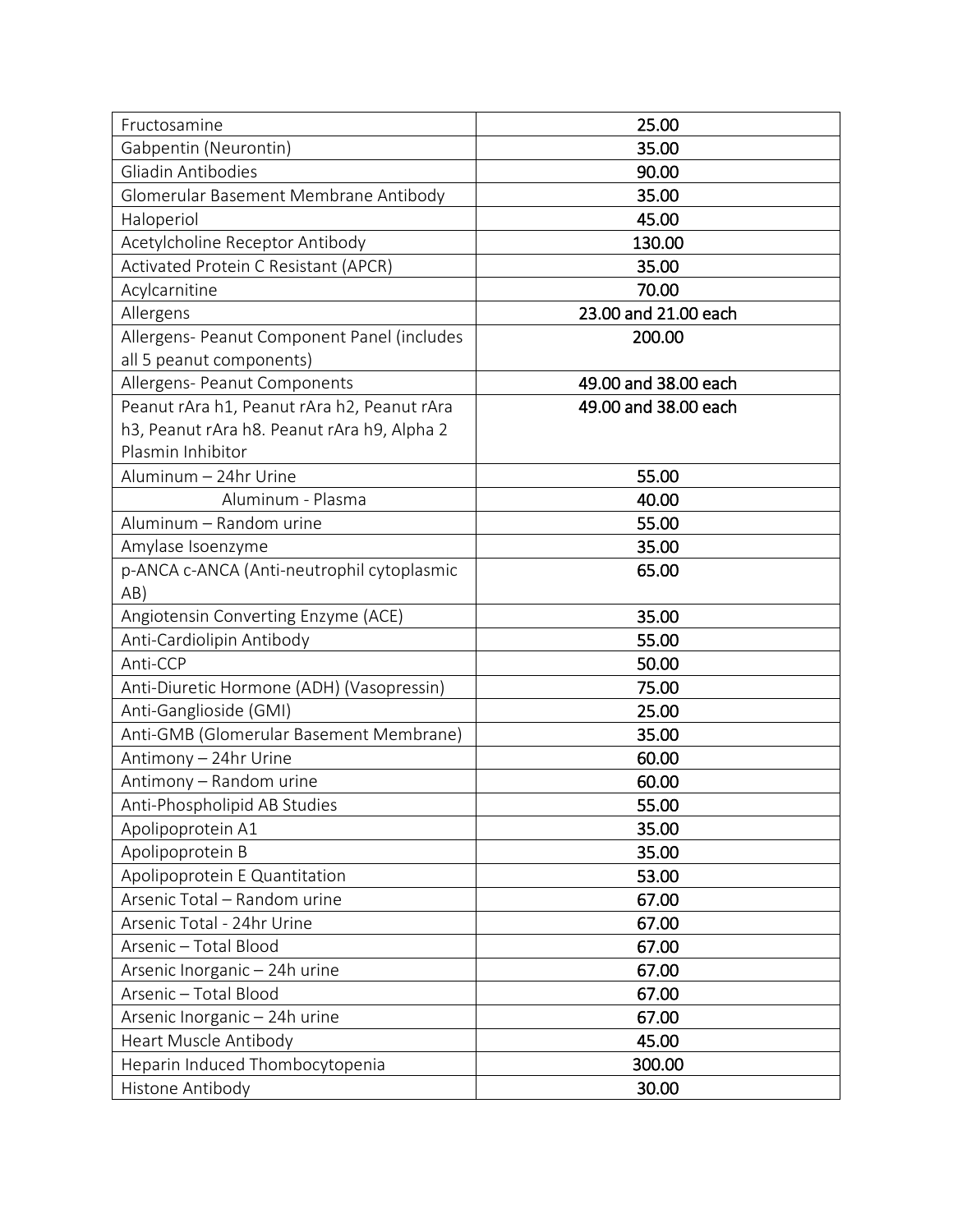| Homocysteine                           | 65.00  |
|----------------------------------------|--------|
| Ibuprofen                              | 42.00  |
| IGF-1 Insulin-like Growth Factor       | 80.00  |
| (Somatomedin)                          |        |
| IGF-1BP3 Insuline-like Growth Factor   | 42.00  |
| IgG Fractionation                      | 200.00 |
| Iodide - Plasma                        | 60.00  |
| Iodine - Random Urine                  | 160.00 |
| Isoniazid                              | 22.00  |
| Lipoprotein a                          | 25.00  |
| Lysozyme - Urine                       | 175.00 |
| Manganese - Plasma                     | 60.00  |
| Manganese - Random Urine               | 60.00  |
| Manganese - Random Urine               | 60.00  |
| Methylmalonic Acid - Quant Blood       | 105.00 |
| Nickel - 24hr Urine                    | 55.00  |
| Nickel - Plasma                        | 55.00  |
| Nickel - Random Urine                  | 55.00  |
| Nicotine / Cotinine - Urine            | 60.00  |
| Oligosaccharides - Urine               | 45.00  |
| Omega Score Fatty Acids                | 75.00  |
| Osteocalcin                            | 60.00  |
| Paroxetine (Paxil                      | 50.00  |
| <b>PBG Deaminase</b>                   | 80.00  |
| Phytanic Acid                          | 60.00  |
| Poliovirus Neutralization              | 178.00 |
| Pre-Albumin                            | 20.00  |
| Protein C                              | 40.00  |
| Protein S Free Antigen                 | 45.00  |
| PSA (Uninsured - Screening)            | 30.00  |
| PSA Ratio Test (Uninsured - Screening) | 50.00  |
| Risperidone                            | 45.00  |
| Selenium - 24hr Urine                  | 55.00  |
| Selenium - Serum                       | 50.00  |
| Selenium - Random Urine                | 60.00  |
| Serotonin - Serum                      | 70.00  |
| Sex Hormone Binding Globulin           | 40.00  |
| Silver - 24h Urine                     | 55.00  |
| Silver - Random urine                  | 55.00  |
| <b>Tetanus Antitoxoid AB</b>           | 78.00  |
| Thallium - 24hr Urine                  | 50.00  |
| Thallium - Blood                       | 60.00  |